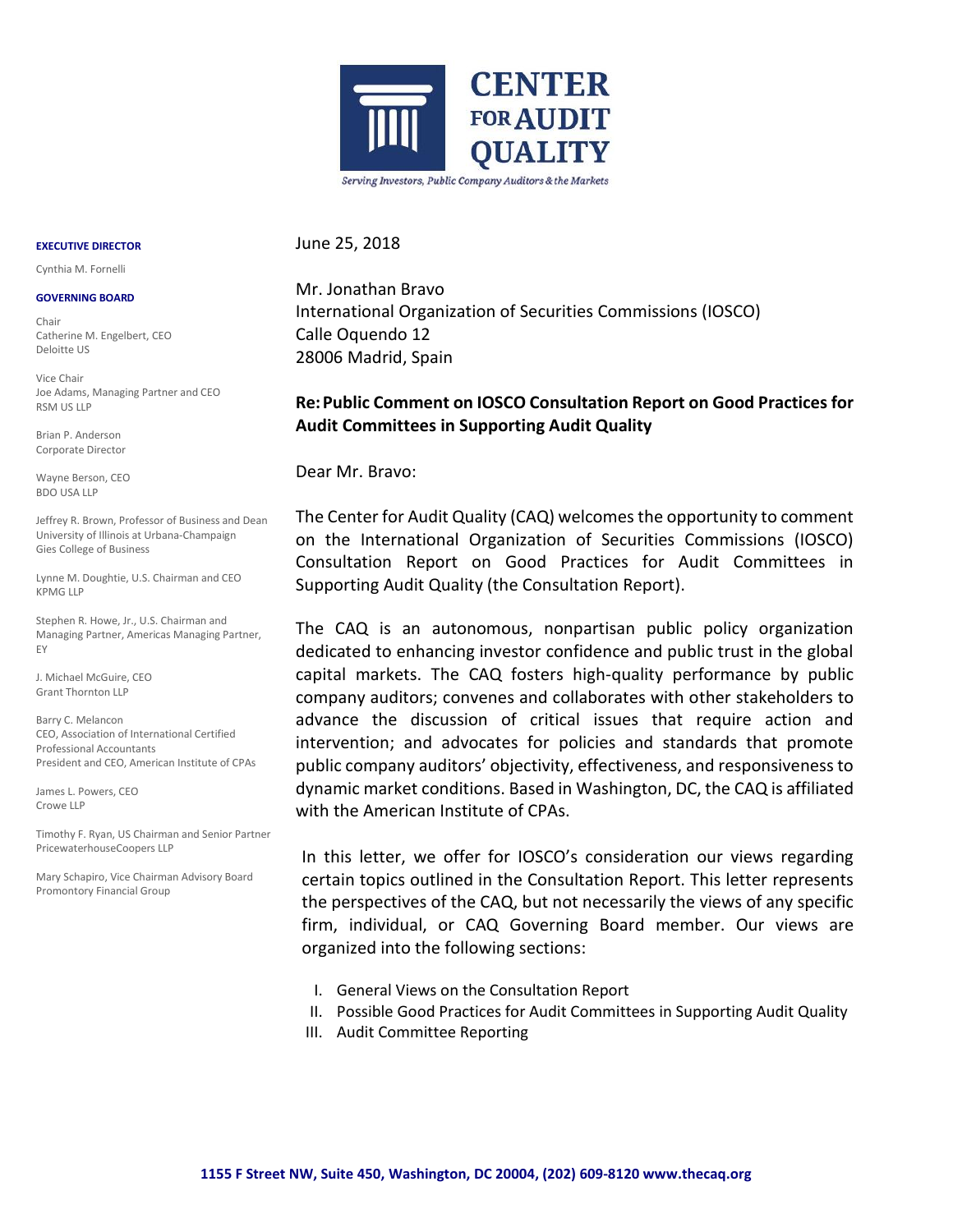# **I. General Views on the Consultation Report**

The CAQ shares IOSCO's view that the quality of financial reports, supported by an independent external audit, is key to confident and informed investors and markets. Audit committees play an essential role in protecting the interests of investors by broadly overseeing a company's financial reporting process. We appreciate the effort by IOSCO to highlight and bolster the important role of audit committees in supporting audit quality. As we have shared previously with the Securities and Exchange Commission (SEC), $1$  our comments are guided by certain core beliefs that serve as the foundation for our views. These core beliefs are:

- High quality audits are critical to capital markets because they give the public enhanced confidence in the credibility and reliability of audited financial statements; and
- A strong, independent audit committee promotes audit quality and accurate and transparent financial reporting by management, by fostering an independent audit environment aligned with investor interests and protection from undue management influence.

In addition to their fiduciary duties as members of the Board of Directors, in the United States audit committees also have been delegated special responsibilities with respect to the audit and the financial reporting process, which were strengthened by the Sarbanes-Oxley Act of 2002 (SOX)<sup>2</sup> and related SEC<sup>3</sup> and stock market rules.<sup>4</sup> For instance, public company audit committees have statutory responsibilities to appoint, compensate, and oversee the external auditor. Many of the good practices proposed in the Consultation Report are consistent with these requirements.

# **II. Possible Good Practices for Audit Committees in Supporting Audit Quality**

a. How can Audit Committees Support Audit Quality (Section 3.1)

The CAQ has done extensive work on how audit committees can support audit quality, including consideration of objective criteria related to audit quality, which are commonly referred to as Audit Quality Indicators (AQIs).<sup>5</sup> We believe that a robust, two-way discussion of AQIs between an engagement team and the audit committee provides information that could enhance the understanding of the audit process and drive actions that could increase audit quality on the engagement. Context and dialogue are especially important when providing engagement-level AQIs because without them the information is insufficient for decision-making or comparative purposes.

The development of objective criteria to assess audit quality is an on-going process, and there is still work to be done in establishing metrics and criteria, as well as demonstrating their correlation to

 $\overline{a}$ 

<sup>1</sup> See [CAQ Comment Letter on the SEC's Concept Release related to](https://www.thecaq.org/sites/default/files/caq-comment-letter---sec-concept-release-on-audit-committee-disclosures.pdf) *Possible Revisions to Audit Committee Disclosures* (September 8, 2015).

<sup>2</sup> Sarbanes-Oxley Act of 2002 §301.

<sup>3</sup> Rule 10A-3, 17 C.F.R. §240.10A-3, under the Securities Exchange Act of 1934, which was adopted in accordance with section 301 of the Sarbanes-Oxley Act.

<sup>4</sup> NYSE Listed Company Manual §303A.07; NASDAQ Marketplace Rule 4350(d)(3).

<sup>5</sup> The CAQ *[Audit Quality Indicators: The Journey and Path Ahead](https://www.thecaq.org/audit-quality-indicators-journey-and-path-ahead)* (January 2016) publication is available at

[https://www.thecaq.org/audit-quality-indicators-journey-and-path-ahead.](https://www.thecaq.org/audit-quality-indicators-journey-and-path-ahead) The CAQ *[Approach to Audit Quality Indicators](https://www.thecaq.org/caq-approach-audit-quality-indicators)* (April 2014) publication is available at https://www.thecaq.org/caq-approach-audit-quality-indicators.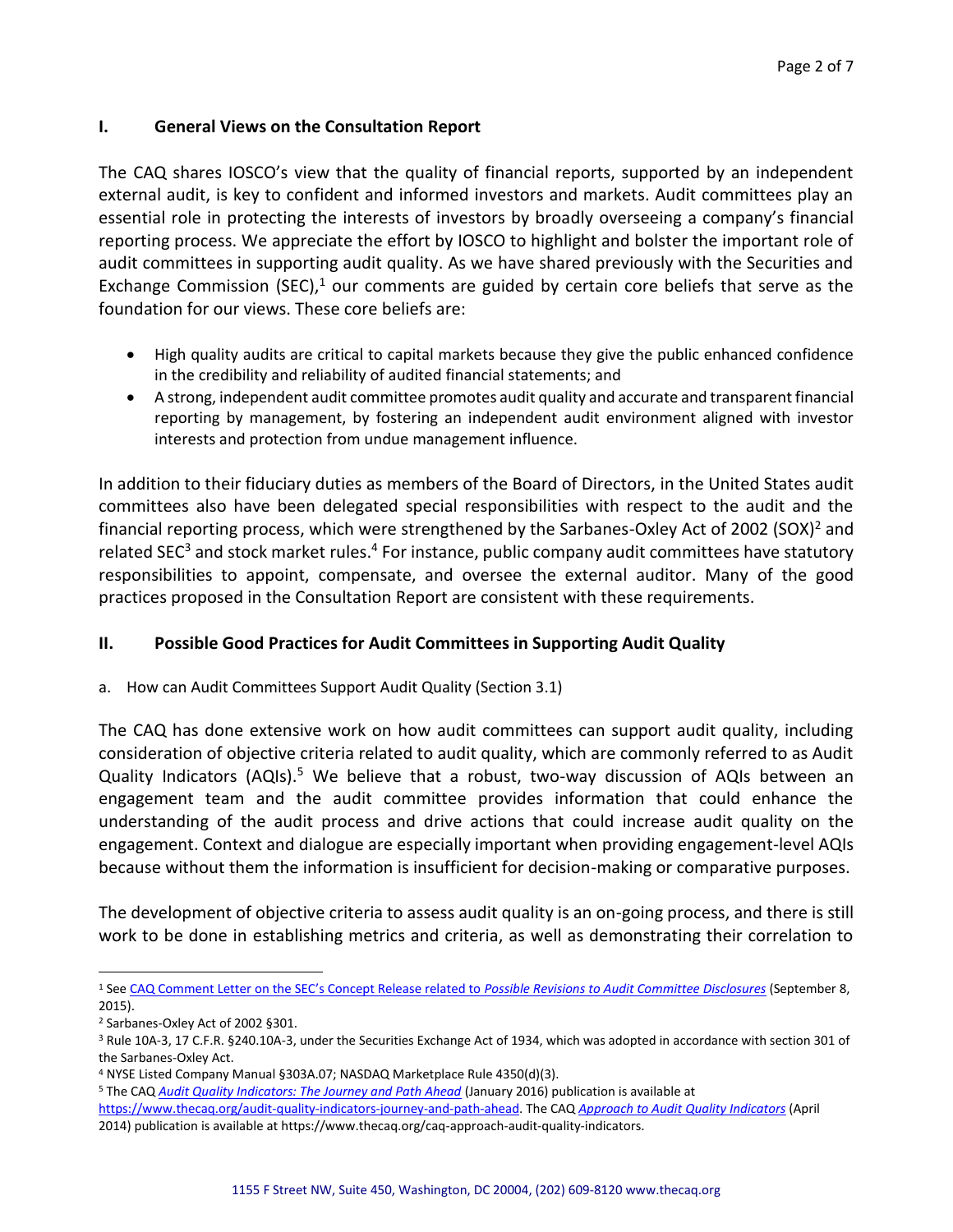audit quality outcomes. We believe the identification and evaluation of AQIs should be a voluntary, flexible, market-driven process that will require continuous assessment to best meet the needs of the users. More research and testing is still needed to determine which indicators could be viewed as having a relationship to audit quality and their usefulness. The auditing profession, audit committees, and regulators continue to assess various potential quantitative AQIs, and more experience and empirical evidence are needed to understand and evaluate how potential AQIs, or changes in AQIs over time, correlate with audit quality outcomes. We support continued pursuit of this effort.

We also note that qualitative AQIs *–* for instance, people/team, leadership abilities, communication, articulation of decision making processes, etc. *–* have been recurring inputs to audit quality that audit committees have highlighted in their discussions with the CAQ. These are of course harder to measure, but an equally important part of the discussion that should not be overlooked.

b. Recommending the Appointment of an Auditor (Section 3.3)

We also support the proposal in Section 3.3 that the audit committee should "ideally manage the process of developing a recommendation on selecting, appointing and replacing auditors and the process of determining their remuneration."

As mentioned above, in the United States, SOX strengthened audit quality in many ways, including requiring the audit committee to appoint the auditor, be directly responsible for auditor compensation, and pre-approve non-audit services provided to the audited entity by the auditor. Additionally, the auditor reports directly to the audit committee, rather than to management. As part of the appointment process, we believe the audit committee should evaluate audit quality. Assessing auditors against objective criteria with regard to audit quality, as described in good practices 15 and 16 in Section 3.3 could help promote and enhance their dialogue and focus on audit quality.

c. Facilitating the Audit Process (Section 3.6)

We agree with the proposed good practices in Section 3.6 that suggest audit committees "can have a key role in ensuring the quality of financial information produced by management," and "should assist the board by reviewing significant financial reporting issues and judgements made in connection with the preparation of the company's financial statements." While management has the primary responsibility for preparing an SEC issuer's financial statements and disclosures, the audit committee has an important role to play in facilitating the audit process. The audit committee's responsibilities include the oversight of management's internal controls over financial reporting and management's process for preparing the financial statements. In addition, SOX Section 301 requires the audit committee to oversee the independent auditor's work and be directly responsible for the auditor's appointment and compensation.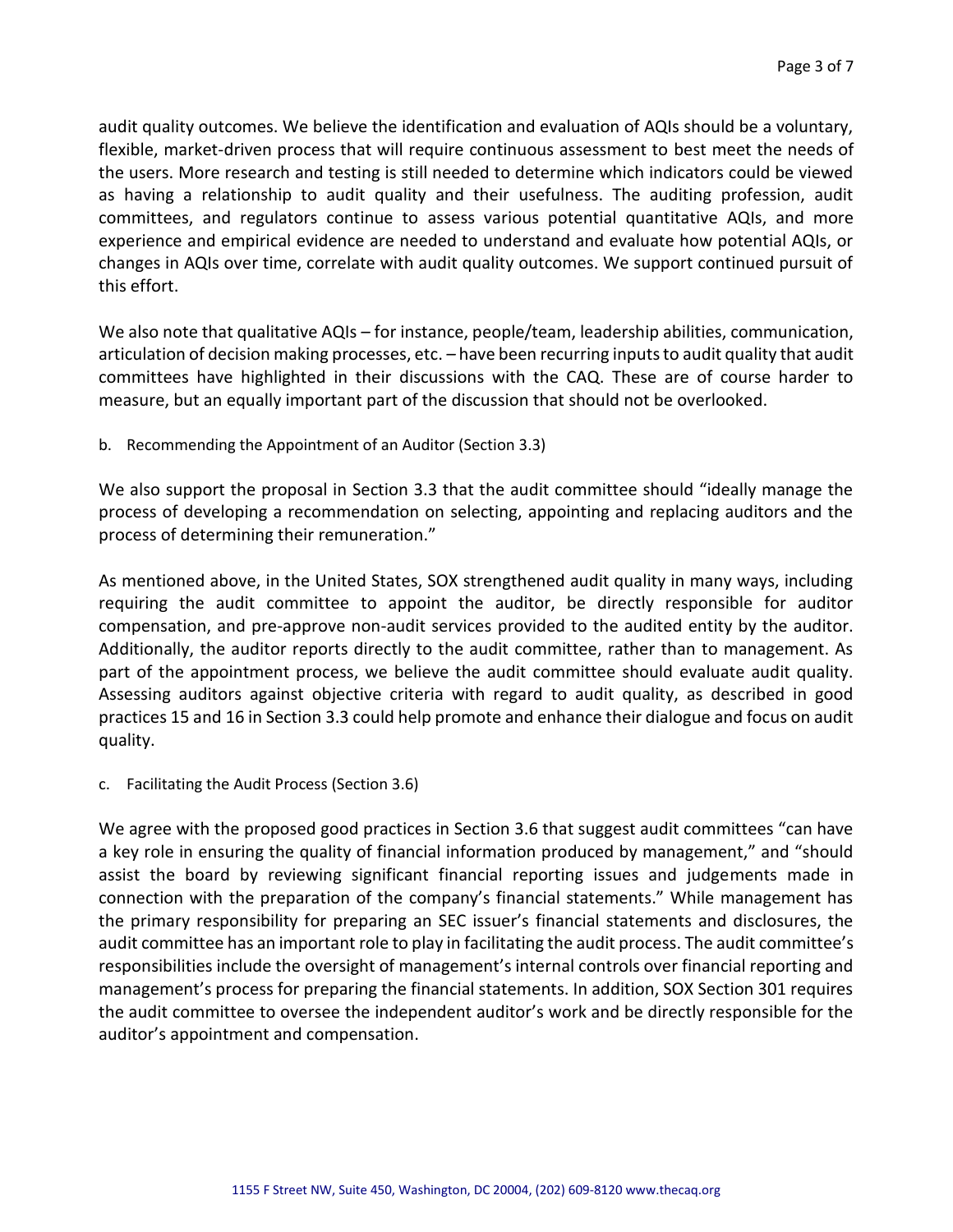The Consultation Report also notes that, "while directors are not expected to be accounting experts, they should seek explanation and advice supporting the accounting treatments chosen and, where appropriate, challenge the accounting estimates and treatments applied in the financial report." We agree that all audit committee members need not be accounting experts, but believe that to effectively carry out its responsibilities, the audit committee should have sufficient expertise.<sup>6</sup>

Since 2014, the CAQ and Audit Analytics have been tracking the number of Audit Committee Financial Experts (ACFEs)<sup>7</sup> on Standard & Poor's (S&P) 1500 companies' audit committees. We have seen a consistent trend whereby S&P1500 companies are adding multiple ACFEs to their audit committees. While we are unaware of any data that can definitively correlate an increase in the number of audit committee financial experts on an audit committee to enhanced audit quality, we think this trend toward additional expertise on audit committees suggests that the committees are taking seriously the need to have members with appropriate expertise and experience.



*Source: Center for Audit Quality and Audit Analytics analysis of 2017 S&P Composite 1500 proxy statements (filed July 1, 2016 through June 30, 2017)* 

d. Assessing Auditor Independence (Section 3.7)

Section 3.7 states, in part, that the audit committee should assess auditor independence and that "independence of the auditor (both in fact and appearance) is important for promoting market confidence in the auditor's report on the financial report." We agree and think that certain SEC and Public Company Accounting Oversight Board (PCAOB) requirements in the United States address independence and, in doing so, support audit quality. These rules, noted below, have strengthened the responsibilities of audit committees and promote an important two-way dialogue between the audit committee and the auditor. SOX mandates that audit committees be directly responsible for the oversight of the engagement of the company's independent auditor. In accordance with SEC [independence rules,](https://www.sec.gov/info/accountants/audit042707.htm) the audit committee: $8$ 

- must follow certain pre-approval requirements;
- should be informed about the services expected to be provided by the audit firm to understand whether the audit firm's independence will be impaired; and
- should consider whether company policies and procedures require that all audit and non-audit services are brought before the committee for pre-approval.

In accordance with [PCAOB Rule 3526,](https://pcaobus.org/Rules/Pages/Section_3.aspx) *Communication with Audit Committees Concerning Independence* the auditor must:

 $\overline{a}$ 

<sup>&</sup>lt;sup>6</sup> SOX Section 407 requires an issuer to disclose whether at least one financial expert is on the committee. A company that does not have an audit committee financial expert must disclose this fact and explain why it has no such expert. If the committee has a financial expert, the company must disclose the expert's name.

<sup>&</sup>lt;sup>7</sup> As defined by **SEC Release No. 33-8177A.** 

<sup>8</sup> See the SEC Office of the Chief Accountant website on *Audit Committees and Auditor Independence* at [https://www.sec.gov/info/accountants/audit042707.htm.](https://www.sec.gov/info/accountants/audit042707.htm)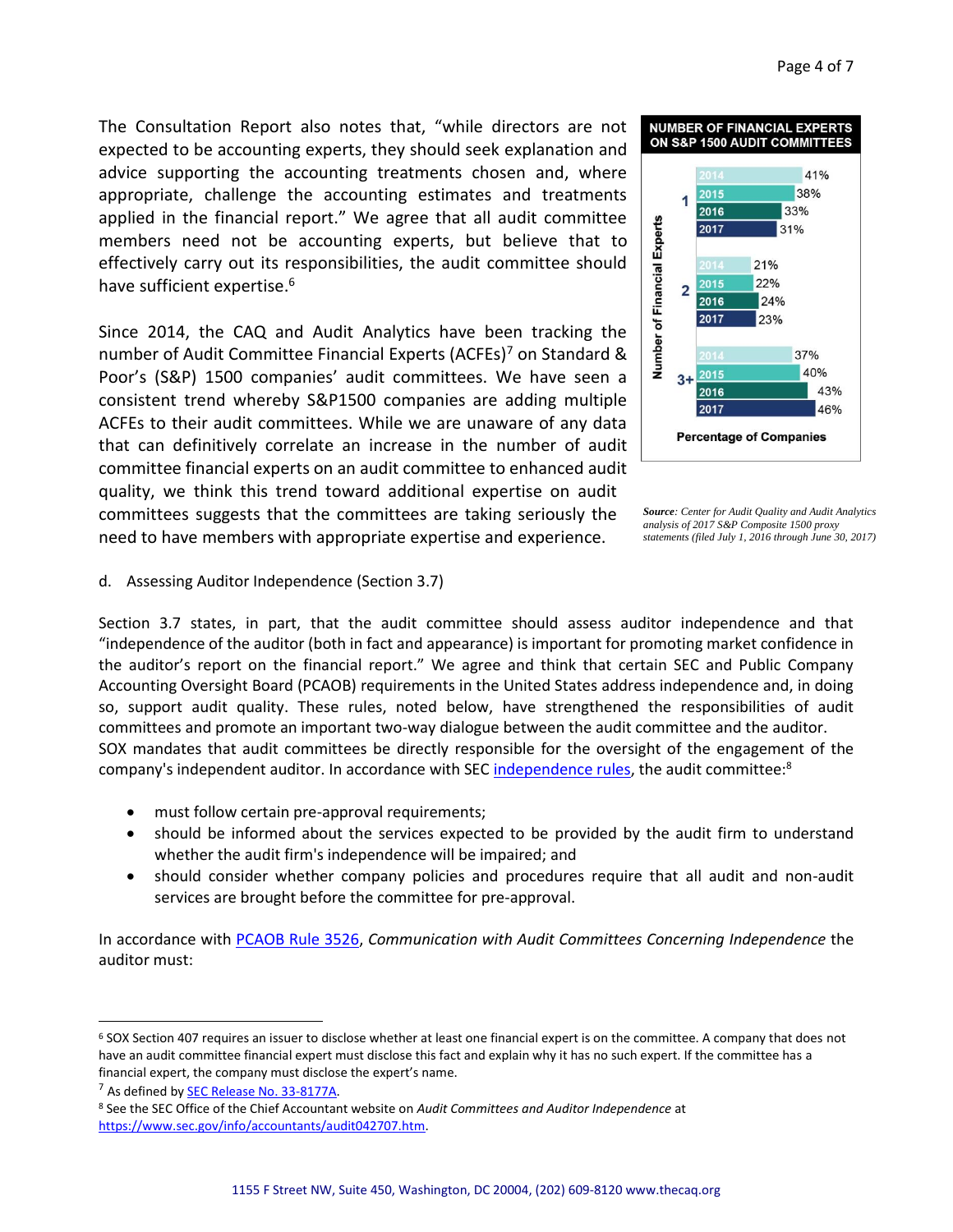- prior to accepting an initial engagement and at least annually thereafter, describe, in writing, to the audit committee all relationships between the audit firm and the company that may reasonably be thought to bear on the audit firm's independence;
- discuss potential effects of the relationships described on independence; and
- at least annually affirm to the audit committee, in writing, its independence.
- e. Communicating with the Auditor (Section 3.8)

Section 3.8 suggests that an audit committee "should establish a direct line of communication between the audit committee and the auditor…Open, timely and meaningful communication between the auditor and the audit committee is important in fulfilling the responsibilities of both the auditor and audit committee." We concur that open, timely, and meaningful communication between the audit committee and the auditor is important in fulfilling the responsibilities of both the auditor and audit committee. Two-way communication between the auditor and the audit committee members helps the auditor to obtain information that is relevant to the audit and assists the audit committee and directors in overseeing the financial reporting process. $9$ 

In the United States, PCAOB [Auditing Standard 1301,](https://pcaobus.org/Standards/Auditing/Pages/AS1301.aspx) *Communications with Audit Committees*, (AS 1301) requires communication between the auditor and the audit committee related to overall audit strategy, timing of the audit, and significant risks.<sup>10</sup> We believe that the requirements of AS 1301 support audit quality.

For instance, AS 1301 requires, among other things, the auditor to communicate to the audit committee qualitative aspects of significant accounting policies and practices, assessment of critical accounting policies and practices, conclusions regarding critical accounting estimates, the auditor's understanding of the business purpose (or lack thereof) of significant unusual transactions, the results of the auditor's evaluation of the presentation of the financial statements and the related disclosures, and other matters related to new accounting pronouncements and alternative accounting treatments.<sup>11</sup>

As part of this dialogue, it is appropriate for the audit committee to seek explanations related to accounting policies, significant estimates, complex transactions, and other questions arising from their review of financial reports. The audit committee should gain comfort that concerns or risks highlighted by the auditor have been considered and addressed.

AS 1301.23 also states the auditor should communicate to the audit committee any significant difficulties encountered during the audit (e.g., significant delays by management, the unavailability of company personnel or unwillingness to provide information needed). We believe the requirements of AS 1301 are important to audit quality and the audit committee is responsible for resolving such difficulties.

 $\overline{a}$ 

<sup>&</sup>lt;sup>9</sup> The Consultation Report, page 23.

<sup>10</sup> AS 1301.09.

<sup>11</sup> AS 1301.13.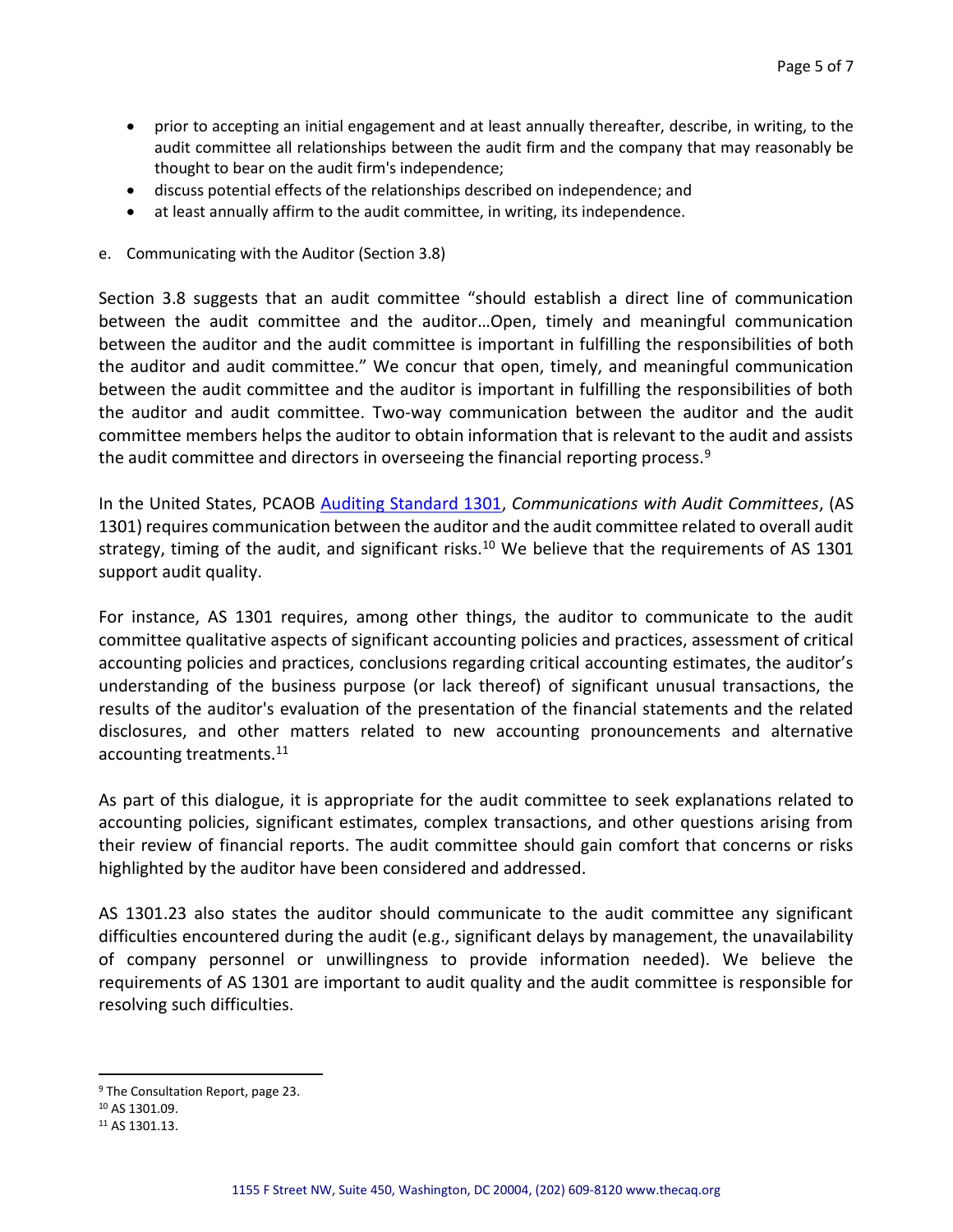f. Assessing Audit Quality (Section 3.9)

The CAQ believes that audit committees should evaluate the external auditor's performance at least annually and make an informed recommendation to the board whether to retain the external auditor. We concur with the Consultation Report's suggested good practices around evaluation of the auditor's performance and concur that evaluations promote "market confidence in the issuer's financial reports."

Further, providing constructive feedback to the external auditor may improve audit quality and enhance the relationship between the audit committee and the external auditor. The evaluation should encompass an assessment of the qualifications and performance of the external auditor; the quality and candor of the external auditor's communications with the audit committee and the company; and the external auditor's independence, objectivity, and professional skepticism. The CAQ in partnership with the Audit Committee Collaboration has published the *[External Auditor](https://www.thecaq.org/external-auditor-assessment-tool-reference-us-audit-committees-0)  [Assessment Tool](https://www.thecaq.org/external-auditor-assessment-tool-reference-us-audit-committees-0)*, which is designed to assist audit committees in such an evaluation.

#### **III. Audit Committee Reporting (Section 4.1)**

We support the current disclosure requirements in the United States for audit committees. Beyond existing requirements, we support a market-driven, voluntary disclosure approach that allows audit committees to take into consideration evolving expectations of stakeholders, while communicating material information that is most relevant to their businesses and investors. In the United States, we are encouraged to see a positive growing trend of voluntary, enhanced audit committee disclosure in proxy statements since we started tracking such disclosures.<sup>12</sup> For example, in 2017 37% of S&P 500 companies disclosed audit committee considerations in appointing the external auditor (up from 13% in 2014); 38% disclosed the criteria considered when evaluating the audit firm was (up from 8% in 2014); and 31% disclosed an explanation for a change in fees paid to the external auditor (up from 28% in 2014).

The CAQ appreciates the opportunity to comment on the Consultation Report and would be pleased to discuss our comments or answer any questions that IOSCO may have regarding the views expressed in this letter.

\*\*\*\*\*

Sincerely,

 $\overline{a}$ 

Continum formelli

Cynthia M. Fornelli Executive Director Center for Audit Quality

<sup>12</sup> See the *[2017 Audit Committee Transparency Barometer](https://www.thecaq.org/2017-audit-committee-transparency-barometer)*, an annual report issued by the CAQ and Audit Analytics.